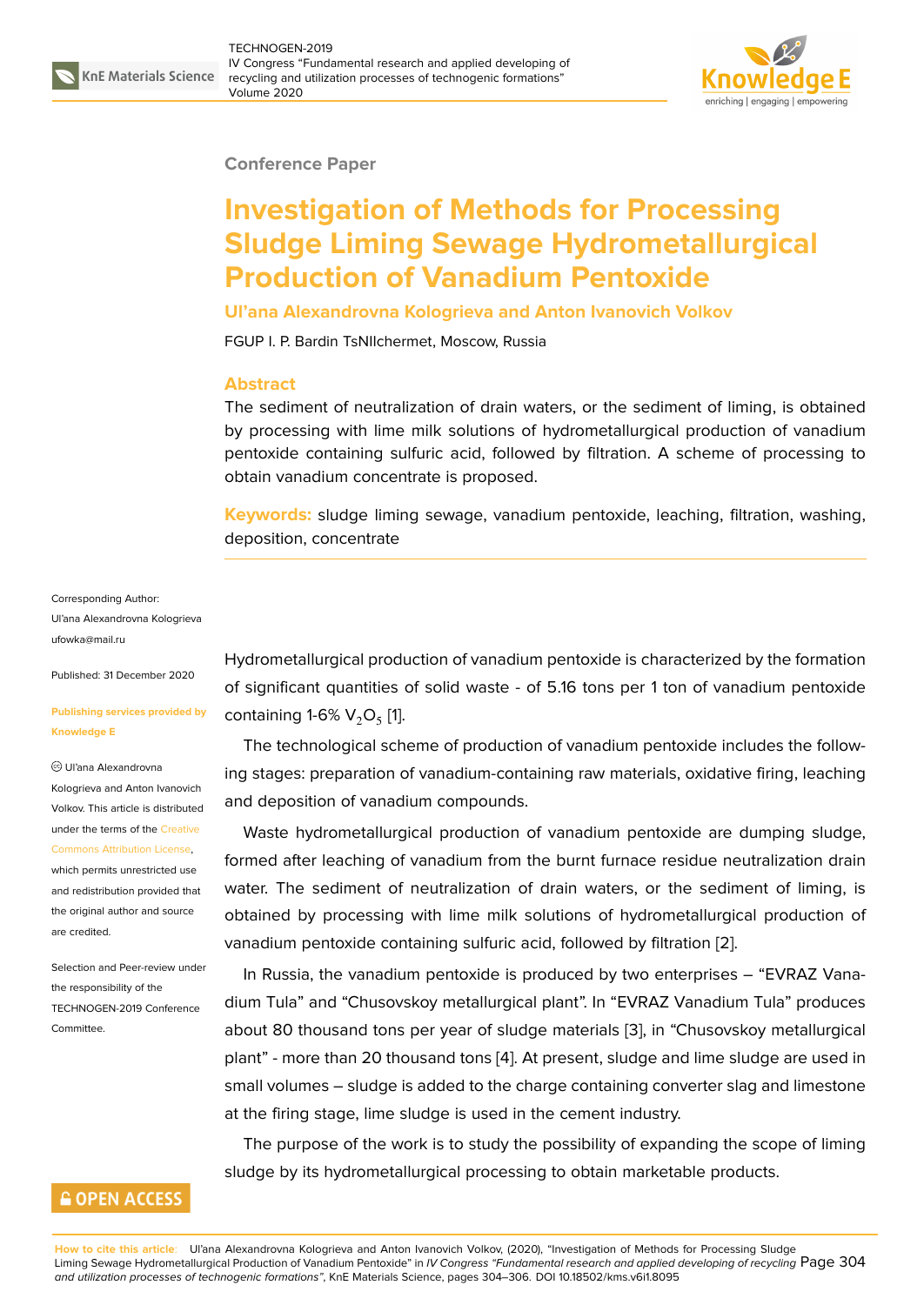Chemical and phase analyses of samples of lime sediment produced by "EVRAZ Vanadium Tula" were carried out. Chemical composition of liming sludge, wt. %: 2,02 V $_2$ O $_5$ ; 58,6 CaO; 3,14 FeO; 1,86 SiO $_2$ ; 0,22 TiO $_2$ ; 9,78 MnO; 2.31 MgO; 0,47 Al $_2$ O $_3$ ; 0,33 Cr<sub>2</sub>O<sub>3</sub>; 8,2 S. Phase composition, wt. %: 33 gypsum (CaSO<sub>4</sub>·2H<sub>2</sub>0); 23 calcite (CaCO<sub>3</sub>); 10 Bentonit (Ca $_{6}$ (Cr,Fe) $_{2}$ (SO $_{4}$ ) $_{3}$ (OH) $_{12}$ ·26H $_{2}$ O); 8 portlandite (Ca(OH) $_{2}$ ).

Hydrometallurgical methods based on selective leaching of vanadium pentoxide by sulfuric and hydrochloric acids have been studied for the processing of this sample.

Sample leaching and filtration were carried out in a 5 l glass nutch filter (DIEHM, Germany) with electric heating and a propeller-type stirrer.

The effect of concentrations of  $H_2SO_4$  and HCI solutions (5 - 25%) on the extraction of  $V_2O_5$  and MnO from the liming sludge at different process temperatures and solidliquid ratio. The maximum degree of extraction of  $\mathsf{V}_2\mathsf{O}_5$  (≈62%) and MnO (≈53%) is achieved by leaching  ${\sf H_2SO_4}$  under the following conditions:  ${\sf H_2SO_4}$  concentration 20%; temperature 90 ° C; solid-liquid ratio 1:5. During HCI leaching, the maximum degree of  $V_2O_5$  extraction into the solution was ≈97%, MnO ≈99% at a concentration of HCl 20% and solid-liquid ratio 1: 5. An increase in the process temperature during hydrochloric acid leaching slightly affects the recovery of the target components.

When developing a scheme for processing lime sediment, preference was given to hydrochloric acid leaching, since this technique allows for more complete extraction of vanadium and manganese (Figure 1).

Concentrates were obtained (see Figure 1, *1* and *2*) the following chemical composition, wt.%: 1 — 29,0 V $_{2}$ O $_{5}$ ; 45,35 MnO; 3,01 CaO; 2,09 Al $_{2}$ O $_{3}$ ; 7,63 SiO $_{2}$ ; 5,65 FeO; 2,68  $\rm Cr_2O_3$ ; 2 – 10,84 V $_2$ O<sub>5</sub>; 36,79 Mn[O;](#page-2-4) 37,27 CaO; 1,06 Al $_2$ O<sub>3</sub>; 2,65 SiO $_2$ ; 2,16 FeO; 0,93  $Cr_2O_3$ .

The results showed the possibility of processing sludge liming sewage hydrometallurgical production of vanadium pentoxide to obtain vanadium concentrates. The use of the obtained concentrates as charge materials will allow obtaining vanadium-manganese alloys by known metallothermic methods.

# **Funding**

The work is executed at financial support of RFBR, the project 18-29-24074-MK.